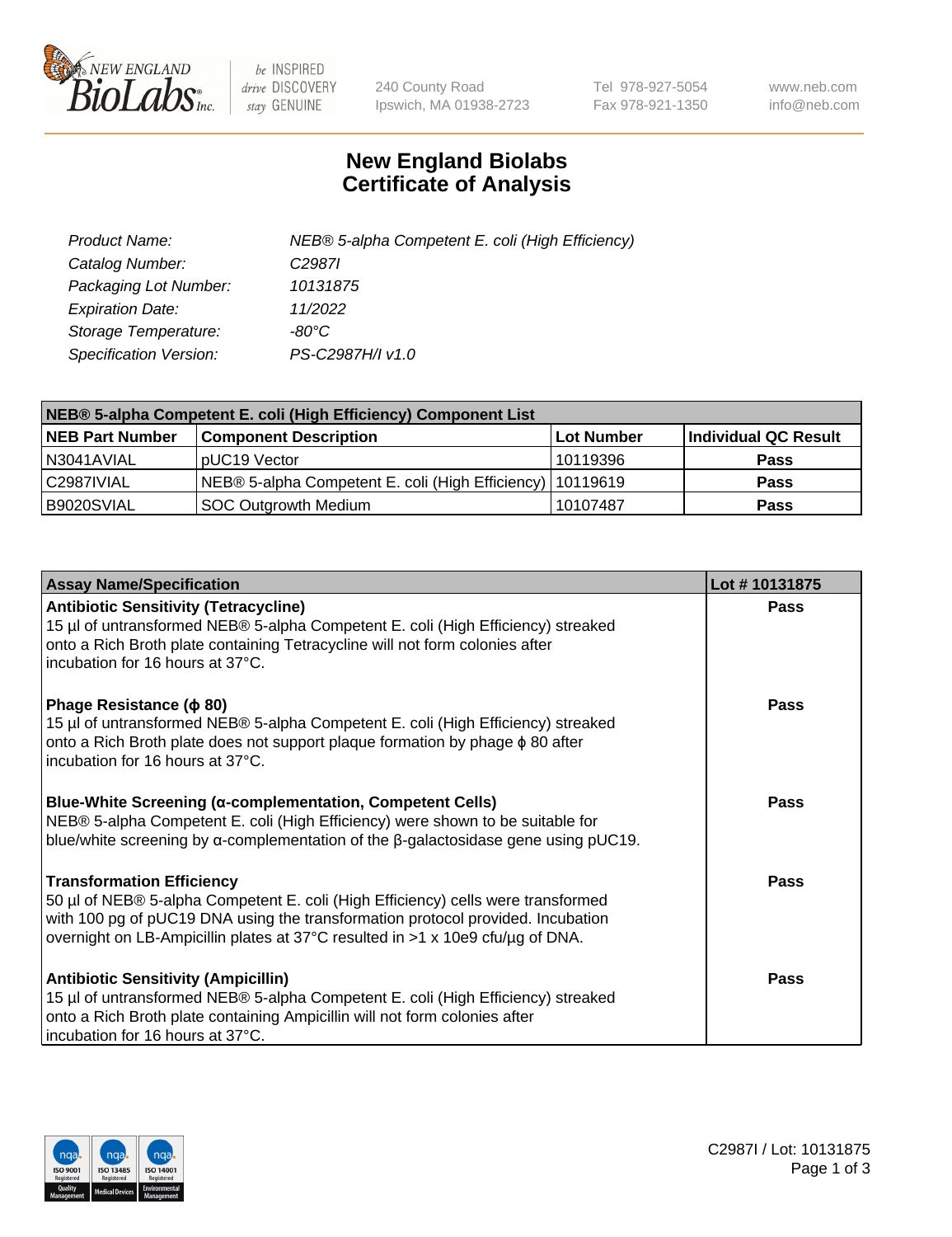

be INSPIRED drive DISCOVERY stay GENUINE

240 County Road Ipswich, MA 01938-2723 Tel 978-927-5054 Fax 978-921-1350

www.neb.com info@neb.com

| <b>Assay Name/Specification</b>                                                                                                                                                                                                                            | Lot #10131875 |
|------------------------------------------------------------------------------------------------------------------------------------------------------------------------------------------------------------------------------------------------------------|---------------|
| <b>Antibiotic Sensitivity (Kanamycin)</b><br>15 µl of untransformed NEB® 5-alpha Competent E. coli (High Efficiency) streaked<br>onto a Rich Broth plate containing Kanamycin will not form colonies after incubation<br>for 16 hours at $37^{\circ}$ C.   | Pass          |
| <b>Antibiotic Sensitivity (Chloramphenicol)</b><br>15 µl of untransformed NEB® 5-alpha Competent E. coli (High Efficiency) streaked<br>onto a Rich Broth plate containing Chloramphenicol will not form colonies after<br>incubation for 16 hours at 37°C. | Pass          |
| <b>Antibiotic Sensitivity (Chloramphenicol)</b><br>15 µl of untransformed NEB® 5-alpha Competent E. coli (High Efficiency) streaked<br>onto a Rich Broth plate containing Chloramphenicol will not form colonies after<br>incubation for 16 hours at 37°C. | Pass          |
| <b>Antibiotic Sensitivity (Streptomycin)</b><br>15 µl of untransformed NEB® 5-alpha Competent E. coli (High Efficiency) streaked<br>onto a Rich Broth plate containing Streptomycin will not form colonies after<br>incubation for 16 hours at 37°C.       | Pass          |
| <b>Antibiotic Sensitivity (Spectinomycin)</b><br>15 µl of untransformed NEB® 5-alpha Competent E. coli (High Efficiency) streaked<br>onto a Rich Broth plate containing Spectinomycin will not form colonies after<br>incubation for 16 hours at 37°C.     | Pass          |
| <b>Antibiotic Sensitivity (Nitrofurantoin)</b><br>15 µl of untransformed NEB® 5-alpha Competent E. coli (High Efficiency) streaked<br>onto a Rich Broth plate containing Nitrofurantoin will not form colonies after<br>incubation for 16 hours at 37°C.   | Pass          |

This product has been tested and shown to be in compliance with all specifications.

One or more products referenced in this document may be covered by a 3rd-party trademark. Please visit <www.neb.com/trademarks>for additional information.